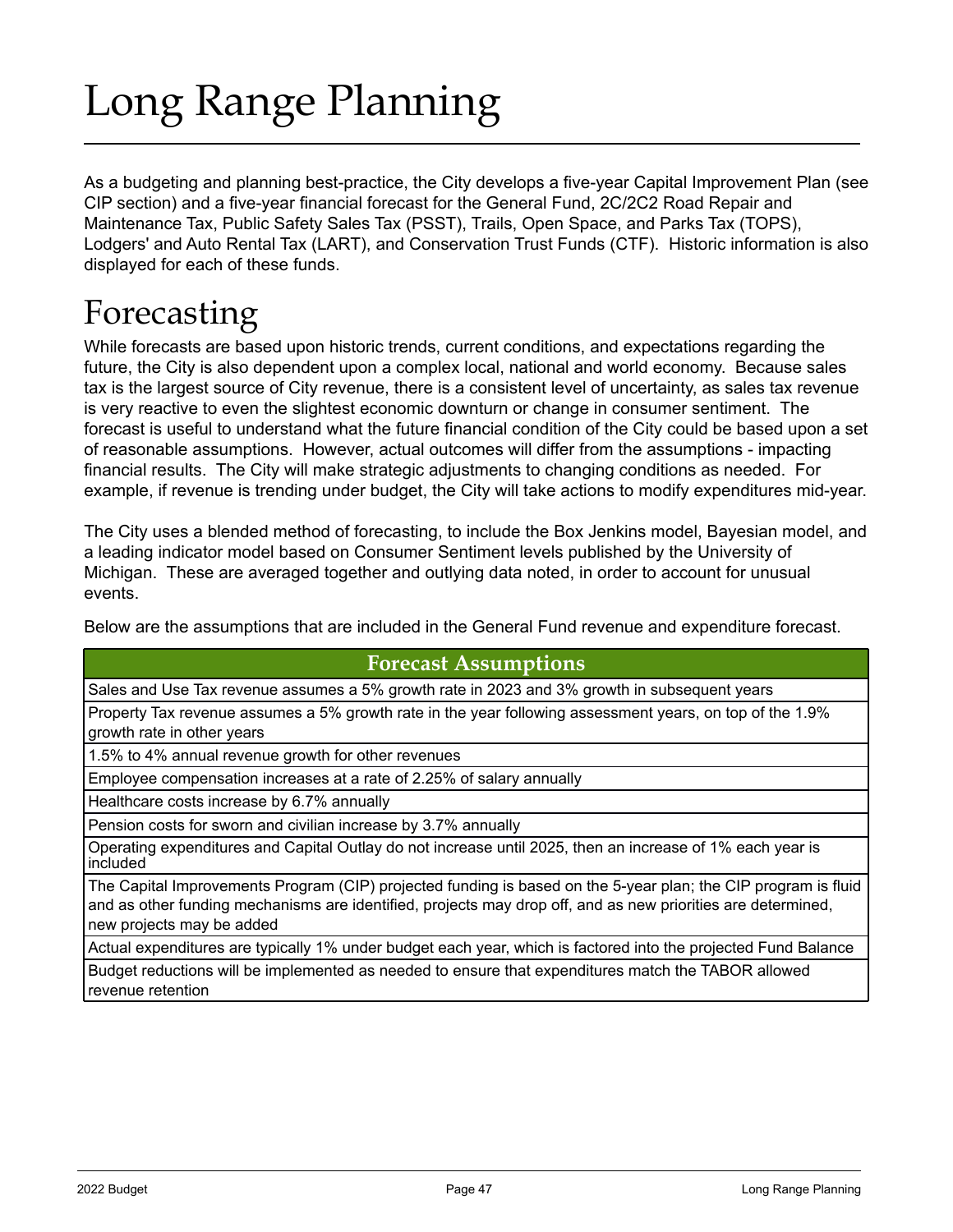# Risks and Opportunities

The most significant risks to the forecasts include, but are not limited to:

- continued impact of the COVID-19 pandemic
- other sources of economic slowdown/recession
- significant changes to primary employers
- unavoidable cost increases
- unforeseen legal settlements
- increased sales outside City limits
- unexpected increases in unfunded liabilities

The most significant opportunities that could impact the forecast include, but are not limited to:

- population growth
- added venues and events that increase tourism
- continued attraction of new employers
- land annexation
- status of Space Force headquartered in Colorado Springs
- increased grant funding

# Unfunded Liabilities

The City of Colorado Springs, like most local governments, has long-term liabilities associated with retiree pension and health benefits. Both sworn (Police and Fire) and civilian pensions, along with retiree health plans, have annual costs associated with benefits distributed in that year. Most of these plans also have accrued obligations to be paid in the future, and actuaries determine the amount of assets to be set aside now to ensure that adequate resources are available in the future.

There are a number of defined benefit pension plans for former and current civilian and sworn employees. Plan participation is dependent on the type of employment and entry date.

City employees are also eligible to participate in various defined benefit post-employment benefit plans other than pensions, also known as Other Post-Employment Benefits (OPEB). Eligible retired employees of the City may receive OPEB through two different plans. First is the PERA Health Care Trust Fund (OPEB-HCTF) for former civilian employees, a cost-sharing defined benefit plan called PERACare, administered by the PERA Board. The second component of OPEB is a plan administered by the City (OPEB-CITY) for eligible retired sworn and some civilian employees to participate in the One Health private medical plan exchange until the retiree reaches the Medicare-eligible age. There are also life insurance benefits available to retirees that are administered under the OPEB-CITY plan. The net liability of both components of OPEB are determined using the economic resources measurement focus and the accrual basis of accounting.

The chart on the next page details the City's unfunded liabilities for pensions and OPEB totaling \$487.8 million, for all funds, as of December 31, 2020.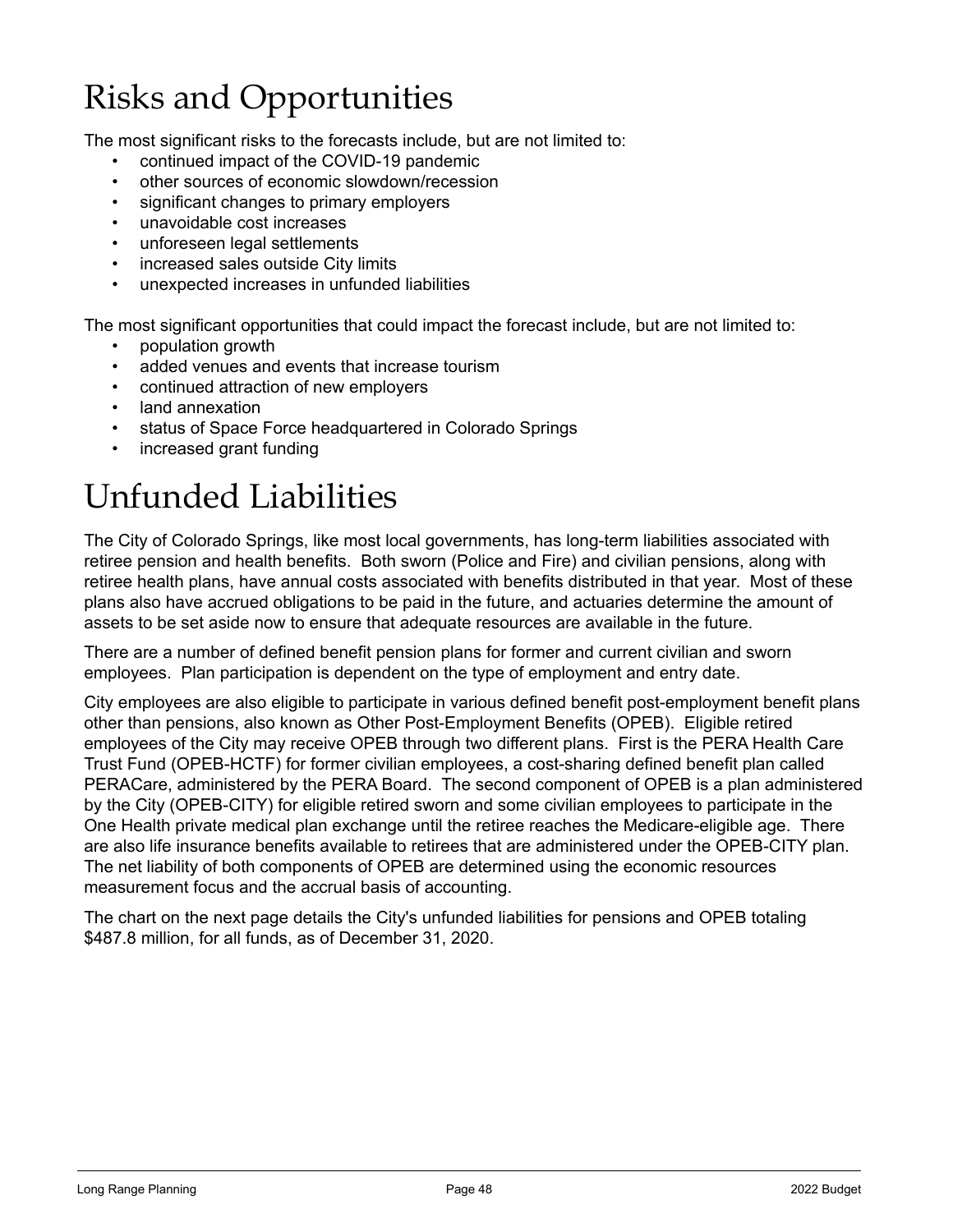

Unfunded Liabilities for OPEB and Pensions (in Millions)

For more information on other long term liabilities, please see the Debt Overview section of this document. For more information on pensions and OPEB, please see the City's Annual Comprehensive Financial Report (ACFR), located here: <https://coloradosprings.gov/acfr>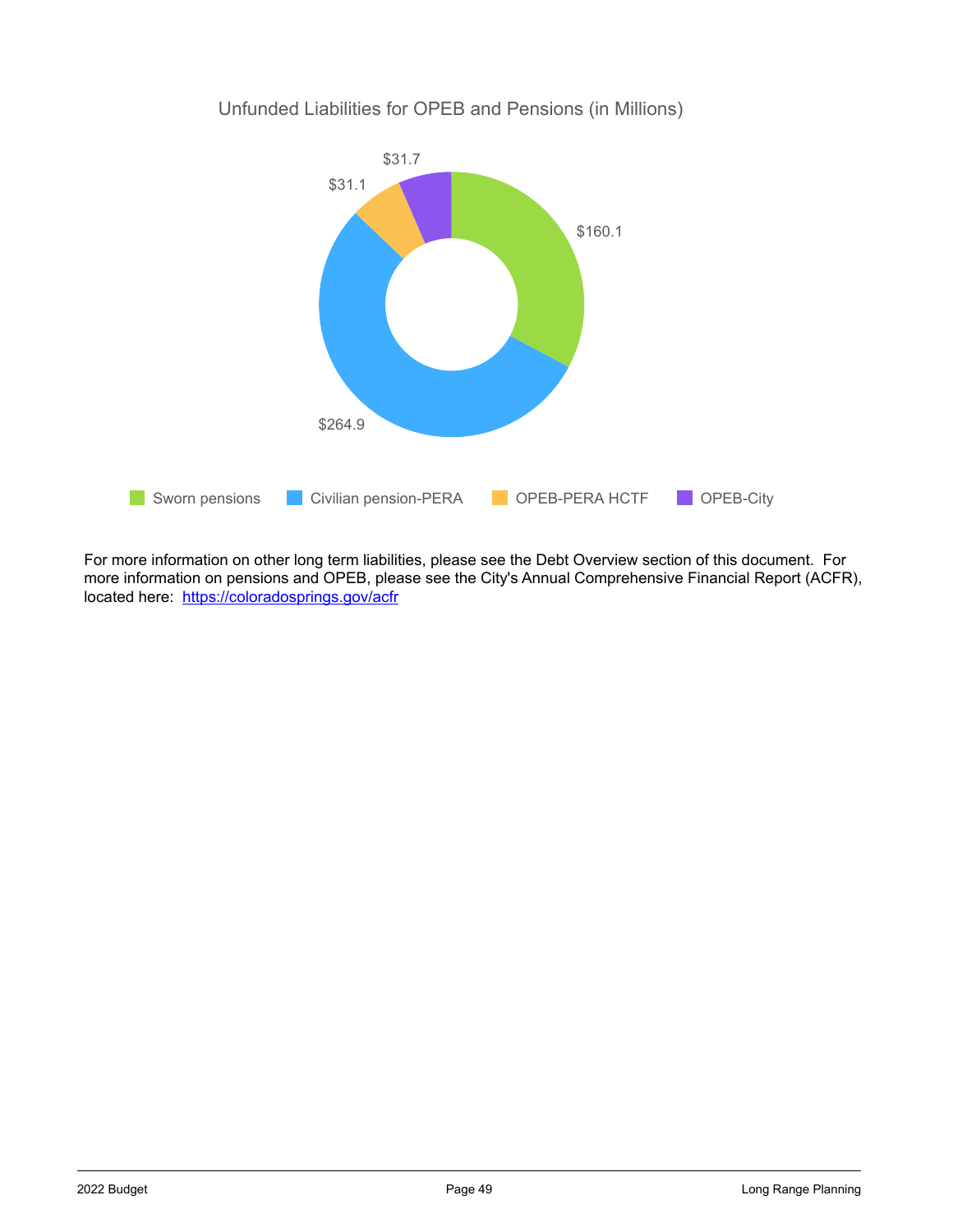## **General Fund Five-Year Financial Forecast**

|                                                         | 2022<br><b>Budget</b> | 2023<br><b>Forecast</b> | 2024<br><b>Forecast</b> | 2025<br><b>Forecast</b> | 2026<br><b>Forecast</b> | 2027<br><b>Forecast</b> |
|---------------------------------------------------------|-----------------------|-------------------------|-------------------------|-------------------------|-------------------------|-------------------------|
| <b>Unrestricted Beginning Fund Balance</b>              | \$81,992,135          | \$85,962,583            | \$89,855,579            | \$93,875,329            | \$100,423,907           | \$110,627,894           |
| Revenue                                                 |                       |                         |                         |                         |                         |                         |
| <b>Taxes - Sales and Use Tax</b>                        | 223,670,000           | 234,853,500             | 242,021,229             | 249,281,866             | 256,760,322             | 264,463,132             |
| <b>Taxes - Property Tax</b>                             | 25,189,916            | 25,668,524              | 27,439,652              | 27,961,005              | 29,890,314              | 30,458,230              |
| <b>Taxes - Other</b>                                    | 3,956,930             | 4,020,241               | 4,084,565               | 4,149,918               | 4,216,317               | 4,283,778               |
| <b>Charges for Services</b>                             | 19,102,365            | 19,388,900              | 19,679,734              | 19,974,930              | 20,274,554              | 20,578,672              |
| <b>Fines</b>                                            | 10,979,482            | 11,418,661              | 11,875,407              | 12,350,423              | 12,844,440              | 13,358,218              |
| Intergovernmental                                       | 23,399,873            | 24,101,869              | 24,824,925              | 25,569,673              | 26,336,763              | 27,126,866              |
| <b>Licenses and Permits</b>                             | 3,486,761             | 3,556,496               | 3,627,626               | 3,700,179               | 3,774,183               | 3,849,667               |
| <b>Miscellaneous Revenue</b>                            | 8,767,782             | 9,030,815               | 9,301,739               | 9,580,791               | 9,868,215               | 10,164,261              |
| <b>Other Financing Sources</b>                          | 55,592,810            | 57,260,594              | 58,978,412              | 60,747,764              | 62,570,197              | 64,447,303              |
| Rebudgeted                                              | 22,898,869            | 0                       | 0                       | 0                       | 0                       | 0                       |
| <b>Total Revenue</b>                                    | \$397,044,788         | \$389.299.600           | \$401,833,289           | \$413,316,549           | \$426,535,305           | \$438,730,127           |
|                                                         |                       |                         |                         |                         |                         |                         |
|                                                         | 2022<br><b>Budget</b> | 2023<br><b>Forecast</b> | 2024<br><b>Forecast</b> | 2025<br><b>Forecast</b> | 2026<br><b>Forecast</b> | 2027<br><b>Forecast</b> |
| <b>Expenditures</b>                                     |                       |                         |                         |                         |                         |                         |
| <b>Prior Year Salaries and Benefits</b>                 | 242,396,856           | 271,750,806             | 279,313,300             | 287, 136, 262           | 295,231,242             | 303,610,418             |
| Pension increases/(decreases)                           | (788, 423)            | 887,167                 | 919,903                 | 953,847                 | 989,044                 | 1,025,540               |
| Healthcare cost increases/(decreases)                   | 1,779,978             | 1,730,725               | 1,847,203               | 1,971,520               | 2,104,203               | 2,245,816               |
| Changes in compensation                                 | 28,362,395            | 4,944,602               | 5,055,856               | 5,169,613               | 5,285,929               | 5,404,862               |
| <b>Total Salaries and Benefits</b>                      | 271,750,806           | 279,313,300             | 287, 136, 262           | 295,231,242             | 303,610,418             | 312,286,636             |
|                                                         |                       |                         |                         |                         |                         |                         |
| <b>Operating Expenditures</b>                           | 99,015,558            | 99,015,558              | 99,015,558              | 100,005,714             | 101,005,771             | 102,015,829             |
| <b>Capital Outlay (Operating)</b>                       | 5,566,721             | 5,566,721               | 5,566,721               | 5,622,388               | 5,678,612               | 5,735,398               |
| <b>Capital Improvements (CIP)</b>                       | 16,715,970            | 6,385,625               | 6,005,600               | 5,852,000               | 6,017,659               | 7,017,659               |
| <b>General Fund Projects</b>                            | 1,223,857             | 1,223,857               | 1,223,857               | 1,223,857               | 1,223,857               | 1,223,857               |
| <b>Internal Services Charges</b>                        | 2,771,876             | 2,827,314               | 2,883,860               | 2,941,537               | 3,000,368               | 3,060,375               |
| <b>Budget reductions to balance</b>                     | 0                     | (5,032,775)             | $\mathbf 0$             | 0                       | 0                       | 0                       |
| <b>Total Expenditures</b>                               | \$397,044,788         | \$389,299,600           | \$401,831,858           | \$410,876,738           | \$420,536,685           | \$431,339,754           |
| <b>Budget to Budget \$ Change</b>                       | 56,030,879            | (7,745,188)             | 12,532,258              | 9,044,880               | 9,659,947               | 10,803,069              |
| <b>Budget to Budget % Change</b>                        | 16.3%                 | $(2.0)\%$               | 3.2%                    | 2.3%                    | 2.4%                    | 2.6%                    |
| <b>Expenditure savings - 1%</b>                         | 3,970,448             | 3,892,996               | 4,018,319               | 4,108,767               | 4,205,367               | 4,313,398               |
| (Draw from)/Contribution to Fund Balance                | 3,970,448             | 3,892,996               | 4,019,750               | 6,548,578               | 10,203,987              | 11,703,771              |
| <b>Unrestricted Ending Fund Balance</b>                 | \$85,962,583          | \$89,855,579            | \$93,875,329            | \$100,423,907           | \$110,627,894           | \$122,331,665           |
| Unrestricted F.B. as a % of following year Expenditures | 22%                   | 22%                     | 23%                     | 24%                     | 26%                     | 28%                     |
| <b>Mayor Suthers' Fund Balance Goal</b>                 | 20%                   | 20%                     | 20%                     | 20%                     | 20%                     | 20%                     |

Rebudgeted funds typically result from under expenditure of budget in the prior fiscal year or from the receipt of revenue which is greater than the budgeted amount. The 2022 rebudgeted dollars are the result of expenditure savings in prior years.

Based on the information in the table above, the % of fund balance based on the following year's expenditures stays at approximately 22% for years 2022-2023, then climbs steadily in years 2024-2027, thereby keeping the fund balance at or above Mayor Suthers' fund balance goal of 20%. In any given year, adjustments can be made to expenditures during the budget process and during the year to prevent the fund balance from declining.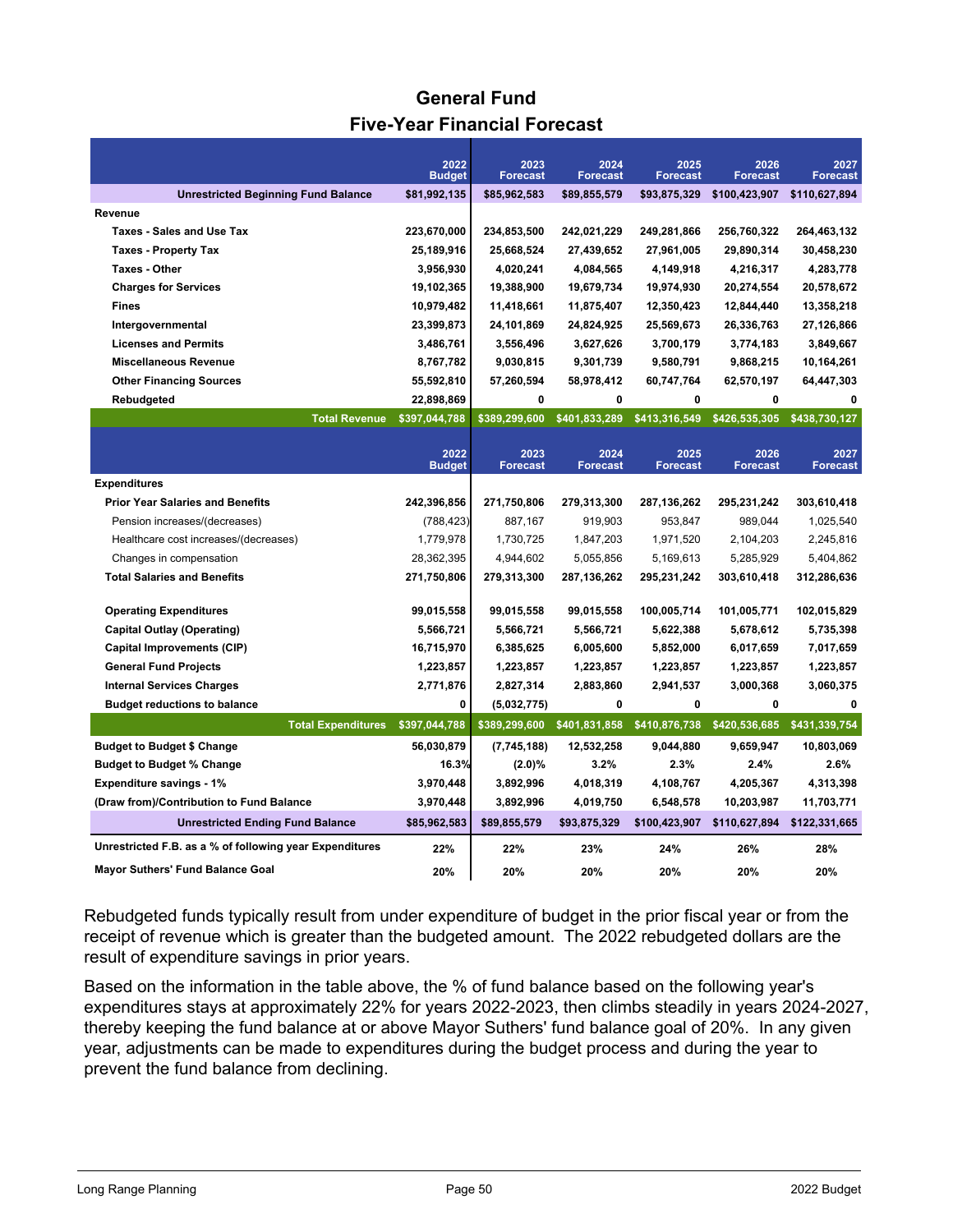

The *General Fund Total Expenditures and Revenues* graph charts the expenditure and revenue forecasts for the current budget plus the next five years.

For 2023, while sales tax and other General Fund revenue is projected to increase, overall revenue is expected to decline because we are not anticipating utilizing rebudgeted revenue. Expenditures will also decline, related to planned operating expenditure reductions. In years 2024-2027, expenditures steadily increase and are largely related to Salary, Benefit, and Pension costs, the largest portion of the General Fund budget. Reasons for increases can include salary increases for city employees, added positions related to City growth, healthcare and pension cost increases.

Revenue forecasts are determined by expected economic activity within city-limits, in the state, and the nation. We use an average of several forecasting models, while also factoring in the current and projected economic conditions. While the COVID-19 pandemic and related shutdowns slowed the rate at which sales and use taxes were collected in 2020, the recovery during 2021 has been stronger than anticipated due to a change in City sales tax code in the 4th quarter of 2020 to begin collecting sales tax on all qualifying online purchases. The recovery is also attributed to additional federal funds paid to individuals and businesses during 2020 and 2021. Going forward into 2022 and beyond, we anticipate strong revenue growth related to population increases and construction.

There are a number of options to address the gap between projected revenues and expenditures. In any given year, expenditures can be reduced to match anticipated revenue. This can include pausing capital projects, a hiring freeze, reduction of department operating expenditures, and employee pay adjustments. Other options are rebudgeting expenditure savings from the prior year, or taking a draw from fund balance.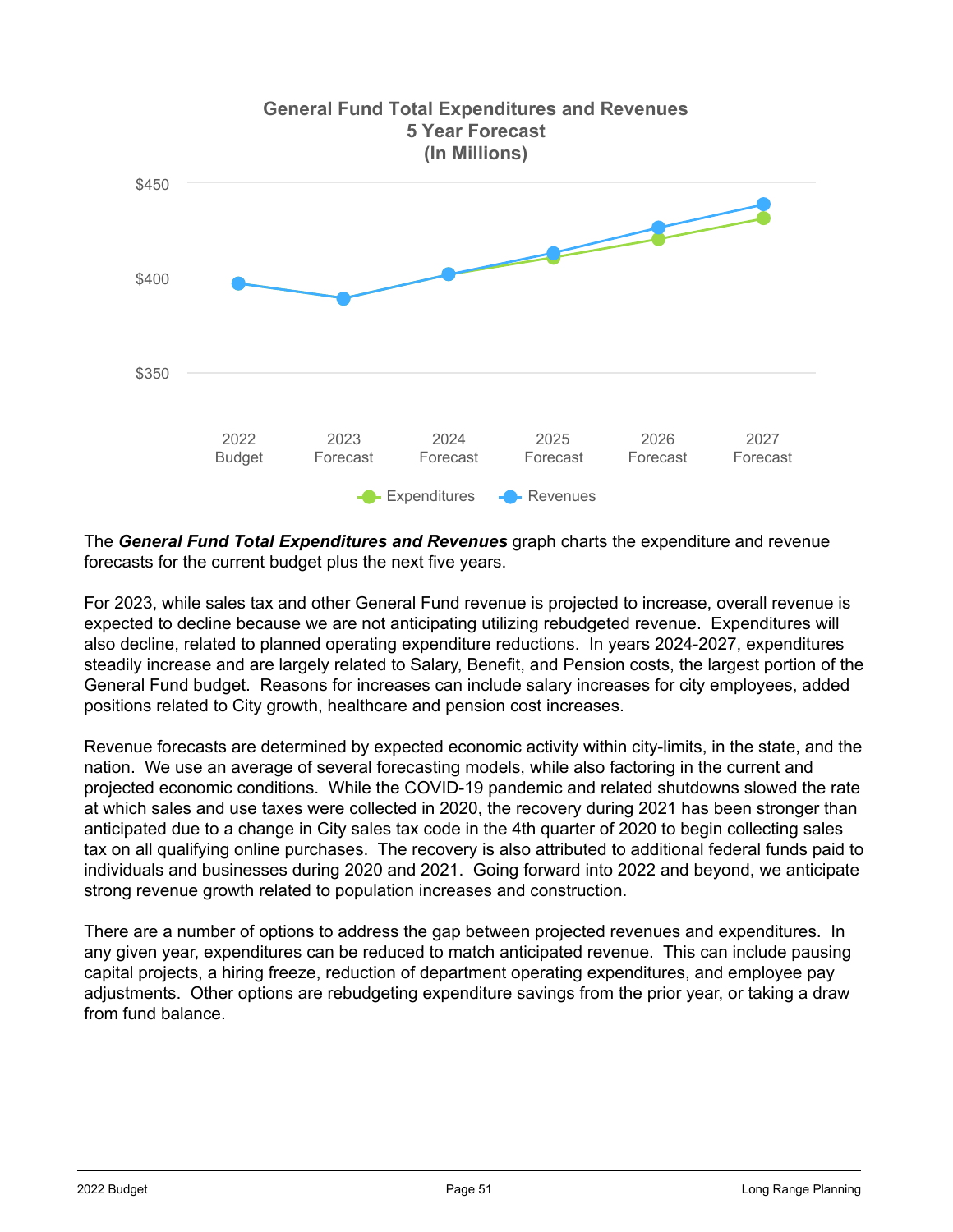

### **2C/2C2 Sales and Use Tax History and Forecast (In Millions)**

The 2C/2C2 Road Repair and Maintenance tax is a temporary sales and use tax. The revenue is placed in a dedicated fund to be used only for funding the cost to repair roads and streets in the City. For years 2021-2025, the rate of the 2C2 tax is 0.57%, which is a reduction from the 2C tax which was 0.62%. For the years 2016-2020, tax revenue grew each year, slowing during 2020 due to the COVID-19 pandemic and related shutdowns. It is expected to grow 5% in 2023, then 3% each year through 2027, which aligns with the General Fund sales and use tax revenue forecast. For more detailed information on 2C/2C2 please refer to the All Funds Overview, or visit [www.coloradosprings.gov/2c.](https://coloradosprings.gov/2c)



### **PSST Sales and Use Tax History and Forecast (In Millions)**

The Public Safety Sales Tax (PSST) is a 0.4% sales and use tax designated for Public Safety operations. PSST tax revenue has grown over the past several years, slowing during 2020 due to the COVID-19 pandemic and related shutdowns. It is expected to grow 5% in 2023, then 3% each year through 2027, which aligns with the General Fund sales and use tax revenue forecast. For more detailed information on PSST please refer to the All Funds Overview, or visit [www.coloradosprings.gov/page/public-safety-sales-tax-oversight-committee.](https://coloradosprings.gov/page/public-safety-sales-tax-oversight-committee)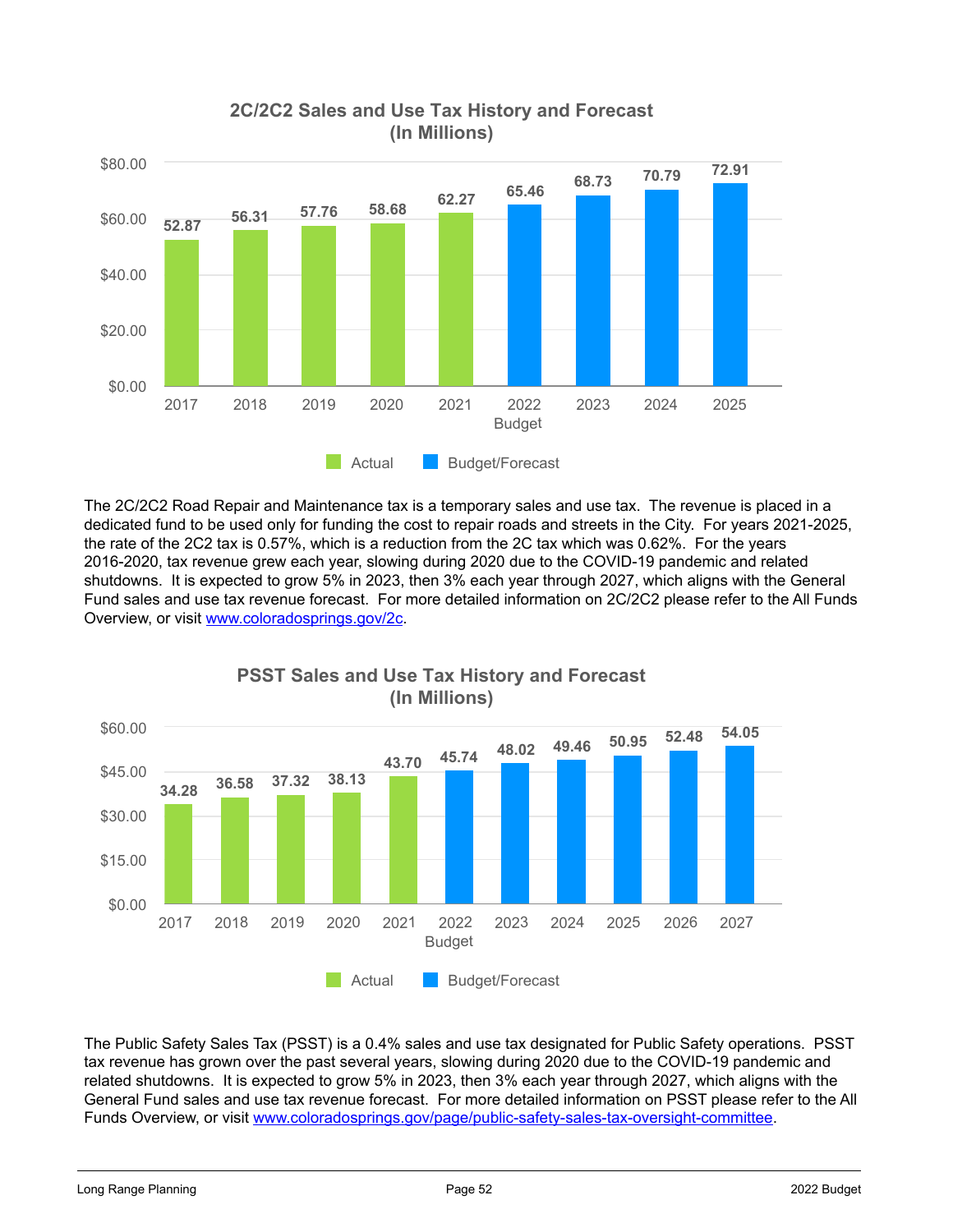

#### **TOPS Sales and Use Tax History and Forecast (In Millions)**

The Trails, Open Space, and Parks (TOPS) tax is a 0.1% sales and use tax designated for acquisition of open space and associated maintenance, development and maintenance of trails, and development of new parks. TOPS tax revenue has grown over the past several years, slowing during 2020 due to the COVID-19 pandemic and related shutdowns. It is expected to grow 5% in 2023, then 3% each year through 2027, which aligns with the General Fund sales and use tax revenue forecast. For more information on TOPS please refer to the All Funds Overview, or visit [www.trailsandopenspaces.org.](https://www.trailsandopenspaces.org/tops/)



**LART History and Forecast**

The purpose of the Lodgers and Auto Rental Tax (LART), a 2% lodging tax and a 1% auto rental rental tax, is to attract visitors and enhance the economy of the City and the Pikes Peak Region. The tourism industry was hard hit by the COVID-19 pandemic and related shutdowns during 2020, and the recovery was strong during 2021. Going forward into 2022 and beyond, we anticipate steady increases in the LART tax revenues due to the popularity of the Pikes Peak region as a tourist destination, numerous outdoor activities, new attractions and venues, and an increasing number of hotel rooms and short term rentals. LART revenue is more volatile than other sources of revenue, and is expected to grow by 3.5% each year through 2027. For more detailed information on LART please refer to the All Funds Overview, or visit [www.coloradosprings.gov/city-council/page/](https://coloradosprings.gov/city-council/page/lodgers-and-automobile-rental-tax-lart-citizens) [lodgers-and-automobile-rental-tax-lart-citizens.](https://coloradosprings.gov/city-council/page/lodgers-and-automobile-rental-tax-lart-citizens)